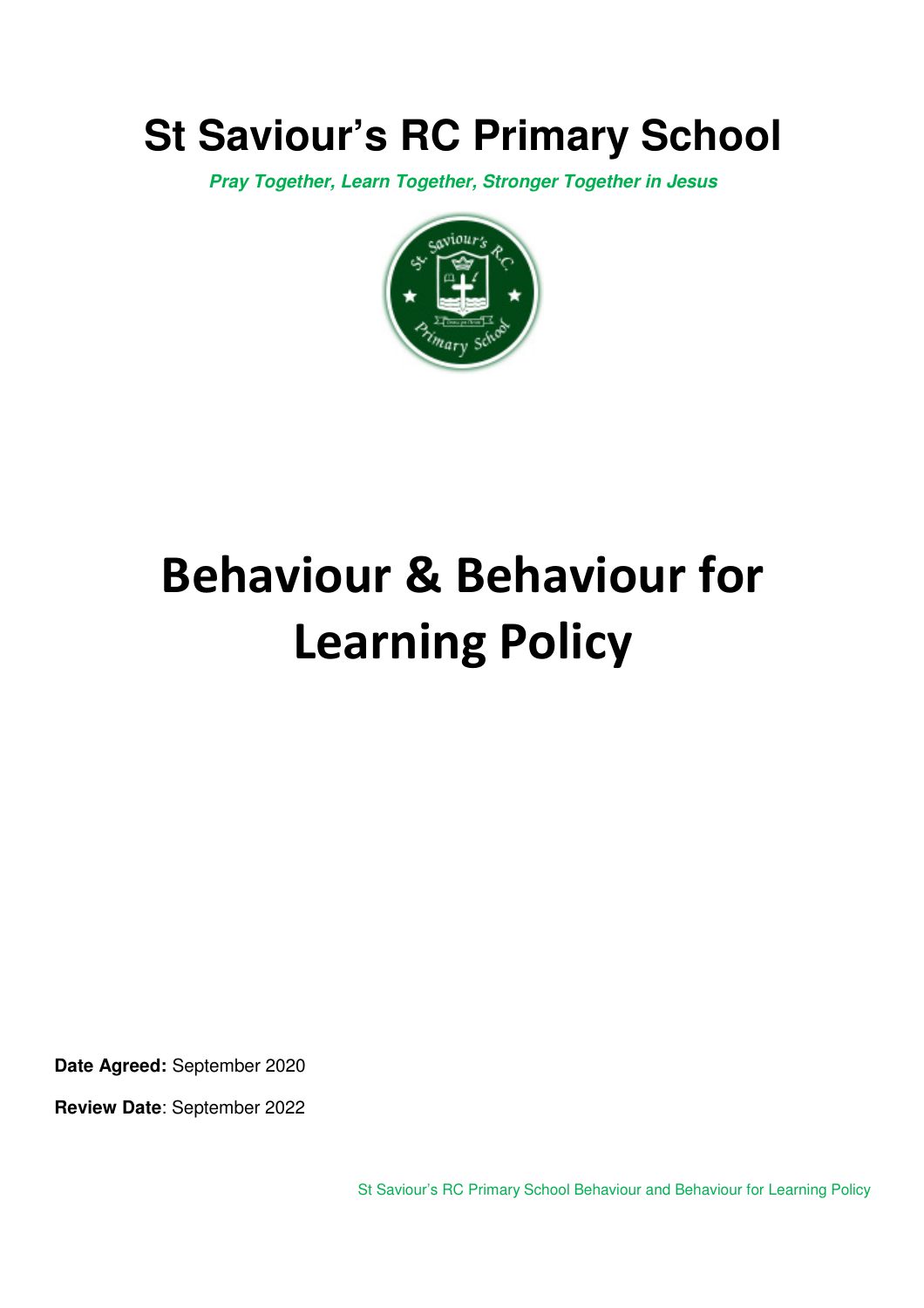## **St. Saviour's R.C. Primary School Behaviour and Behaviour for Learning Policy**

#### **Mission Statement**  *Pray Together, Learn Together, Stronger in Christ*

#### **Aims**

We are all members of God's family and the respect we have for one another should be reflected in our behaviour. Through the Every Child Matters agenda we aim to:

- To develop children's self- esteem and to celebrate their talents.
- To promote respect for themselves, others and the environment.
- To enable children to take responsibility for their own learning and behaviour.
- To strengthen the link between home and school based on common values.

#### **Responsibilities of Teachers and Support Staff**

- To provide children with a broad, balanced curriculum within a positive and stimulating learning environment.
- $\blacksquare$  To enforce and follow school rules and procedures.
- To monitor children's behavior (*Good to be Green charts*).
- To treat children with respect.
- To maintain open relationships with parents to ensure a shared understanding about the child and the school.
- To help children feel secure, become independent learners and be able to be responsible for their own behaviour.

#### **Responsibility of Children**

- To follow the school rules and procedures in the classroom, in the playground and whilst on school outings.
- To look after their classroom equipment and their environment.
- To value their work and that of others.
- To accept responsibility for their own actions.
- To be polite and courteous.
- Not to hurt others by the things they say or do.
- To move quietly and sensibly around the school.

#### **Responsibility of Parents and Carers**

- Support the work and ethos of the School.
- Behave in an appropriate manner in and around the School premises in line with the Lewisham statement.
- Be aware of the School's Behaviour Policy.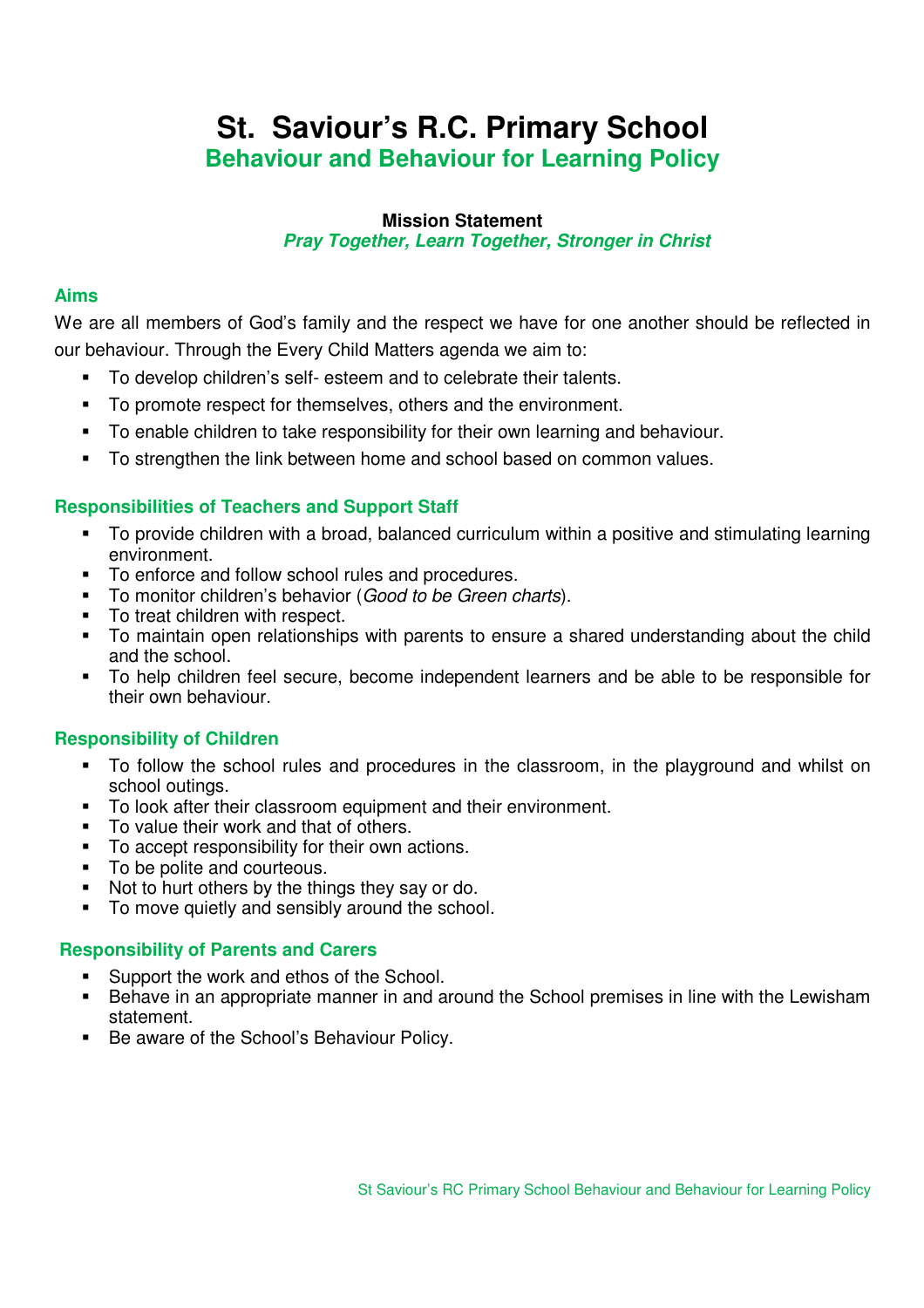## **St. Saviour's School Rules**

- 1) To respect each other.<br>2) To respect the School
- 2) To respect the School and School Equipment<br>3) To listen carefully and follow instructions from
- To listen carefully and follow instructions from all adults.
- 4) To take responsibility for your own actions.
- 5) Try to resolve your own problems.

#### **Positive Recognition**

We use the following rewards to praise children who behave well, work hard and to encourage others to follow their example.

- ♦ Verbal Praise
- ♦ Celebration assemblies every Friday *(Literacy, Maths and Child of the Week)*
- ♦ Informing parents of good behavior personally, celebrated on the school website and fortnightly Headteacher newsletter
- ♦ House Points for good behavior and work.
- ♦ Displaying photographs from Celebration Assemblies
- ♦ Good to be Green Certificates *(25, 50, 75, 100, 150 and 180 points)*
- ♦ Stickers in books for good work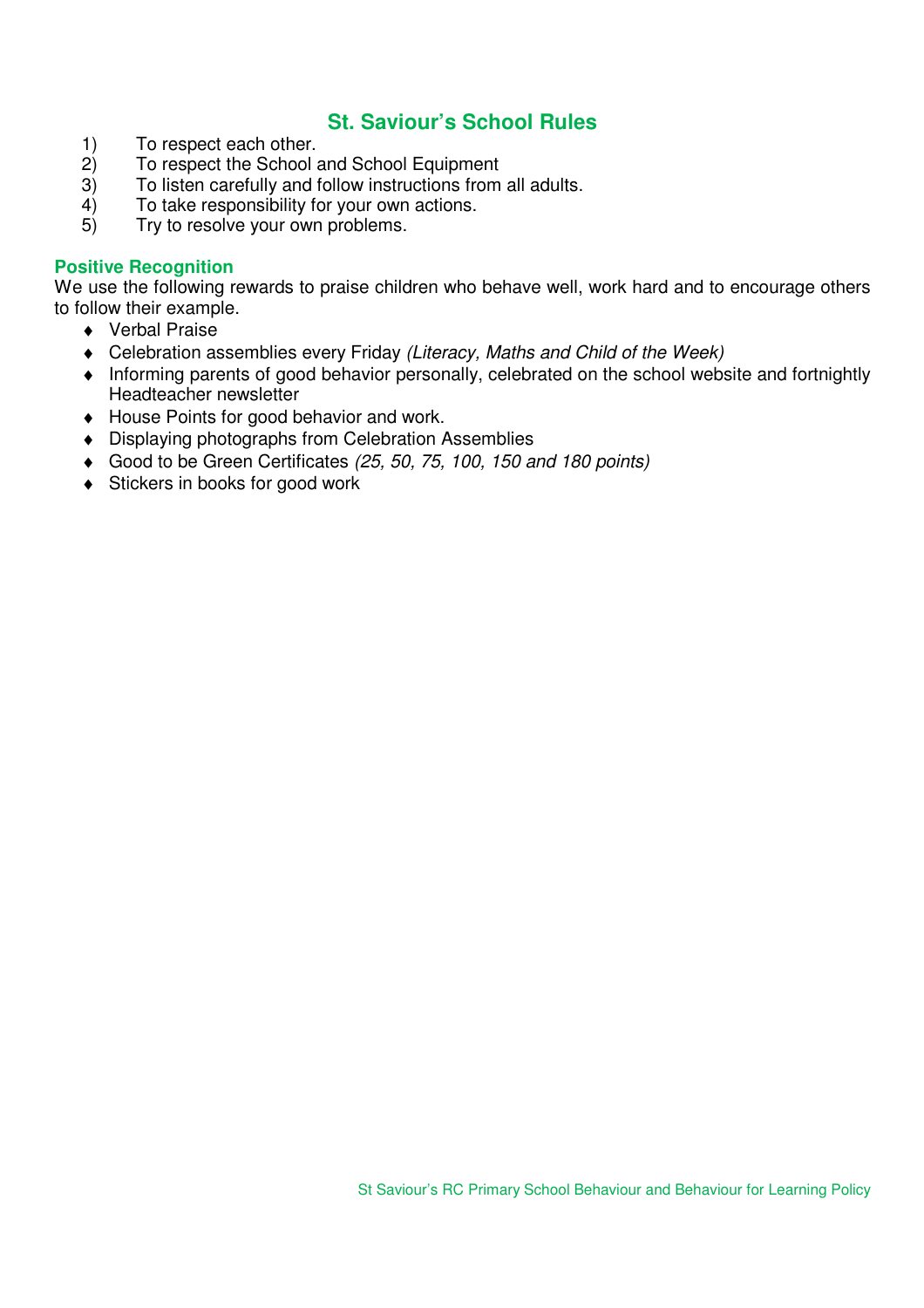### **How we Deal with Conflict**

#### **Consequences**

We use the following sanctions when rules are broken using the '*Good to be Green'* scheme -

#### **Stage One (***Minor Disruption***)**

- **•** Verbal Warning
- **Time out of class**
- **Informally speak to parents at end of day**
- **Loss of Privileges**

#### **Stage Two (***Repeated Minor Disruption***)**

- Sent to Phase Leader *(EYFS/KS1/KS2)*
- Any child repeatedly ending the day on a red card will be put on a weekly tracking sheet
- A letter may be sent home
- Request for parents/guardians to meet with Class Teacher and/or Phase Leader and Headteacher / Inclusion Manager

#### **Stage Three (***Serious Breach of Rules, Endangering Others & Acts of Violence***)**

The school will consider -

- Internal Exclusion of One or Two days *(child will be kept apart from the rest of the school and will complete the school day with Headteacher or Inclusion Manager)*
- **Temporary External Exclusion (1 day)**
- **Temporary External Exclusion (2 days)**
- **Temporary External Exclusion (3 days)**
- **Permanent External Exclusion**

#### **Conclusion**

Our policy aims to provide a partnership for creating a safe, happy working environment for everyone. It's success depends on the commitment of pupils, staff and parents.

**Agreed** by Staff and Governors Autumn Term 2020 **For Review:** September 2022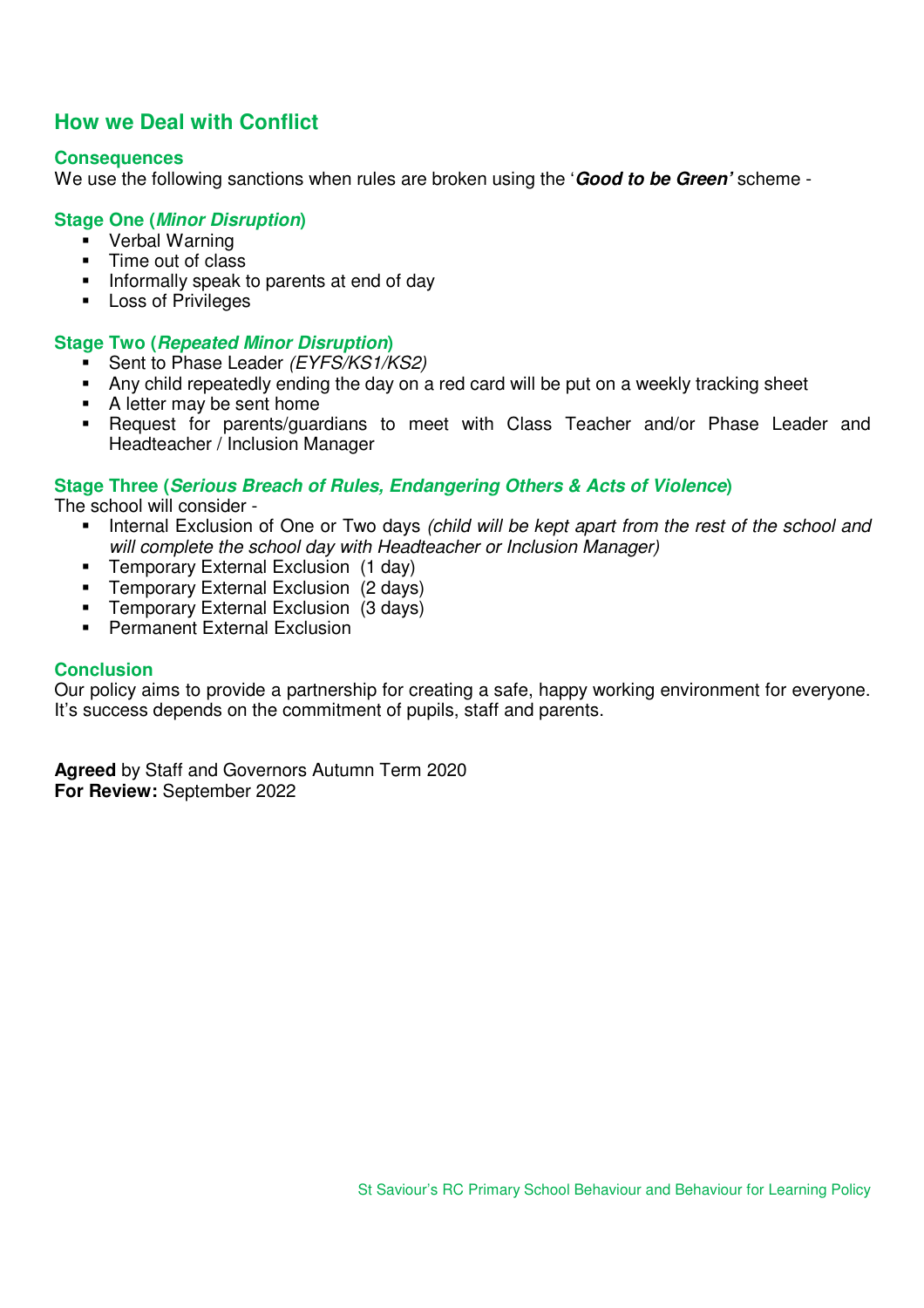#### *APPENDIX*

#### **BEHAVIOUR MANAGEMENT STRATEGIES**

#### **General Strategies**

- $\rightarrow$  Praise desirable behaviour
- $\rightarrow$  Always get down to children's level
- $\rightarrow$  Lower your voice
- $\rightarrow$  Talk slowly
- $\rightarrow$  Use gestures to support what you are saying
- $\rightarrow$  Class rules if necessary

#### **Restorative Approach to Resolving Conflict**

- 1) *'Tell me what happened' -* Ask both children individually and give both children time to answer. Try to find out what happened to provoke situation. Try to avoid using 'Why' questions as this indicates someone is to blame and young children often can't explain this.
- 2) '*How do you think (name) might feel?'* Encourage children to look at (name) for visual clues such as body posture and facial expression.
- 3) *'What can you do to make it better?'* All children need to say 'sorry' while making eye contact with other child. They could also fetch a tissue, shake hands, say 'friends', help fix something that is damaged e.g: rebuilding track OR
- 4) *'Can you think of a fair way?' (sharing issues)*  Encourage children to resolve conflict e.g: sharing strategies might be: giving something back and finding another, using sand timer, writing a list using name cards.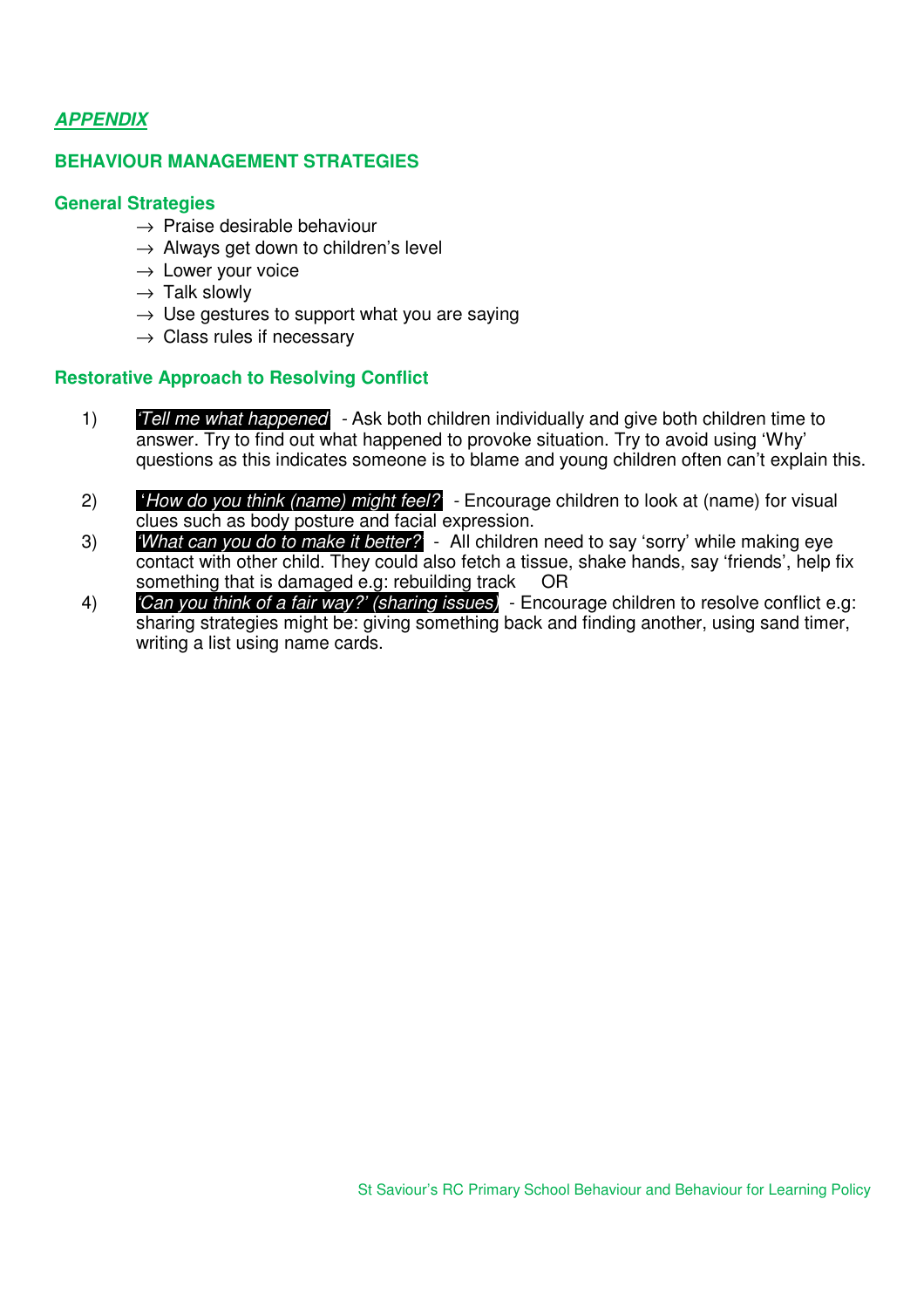## **St. Saviour's R.C. Primary School Behaviour and Behaviour for Learning Policy**

#### **Mission Statement**

*Pray Together, Learn Together, Stronger in Christ* 

*In order to fulfil our Mission we share these core values:* 

- *love and mutual respect*
- *dedication and loyalty*
- *justice and fairness*
- *honesty and trust*
- *the living of our faith*
- *high expectations of each other*
- *forgiveness and reconciliation*
- *an affirmation of each other's talents*
- *a commitment to a culture of continuous self improvement*
- *a willingness to co-operate and share our gifts for the good of all*

*In order to fulfil our Mission we aim to:*

- *lead the children to a deeper knowledge and understanding of the Catholic faith*
- *guide and foster the growth in faith of each individual involved in the school community*
- *make prayer, worship and the liturgy both meaningful and relevant experiences for all*
- *ensure we all learn to learn*
- *expect the highest standards of academic achievement from all children*
- *ensure that all children are provided with a challenging, broad and balanced curriculum, as set out in the National Curriculum*
- *ensure that the life and curriculum of the school celebrates and respects the differing ethnic and cultural backgrounds presented in the school and in society*
- *expect high standards of behaviour, courtesy and respect*
- *create a calm, disciplined and positive atmosphere where praise and reward enhance the children's confidence and self esteem*
- *support parents and the parish community in fulfilling their responsibilities towards the religious and educational development of their children*
- *establish and maintain effective communication between school and home*

*"We owe to children the best we can give. Their life is fragile. If they are to have a tomorrow, their needs must be met today" Gabriella Mistral*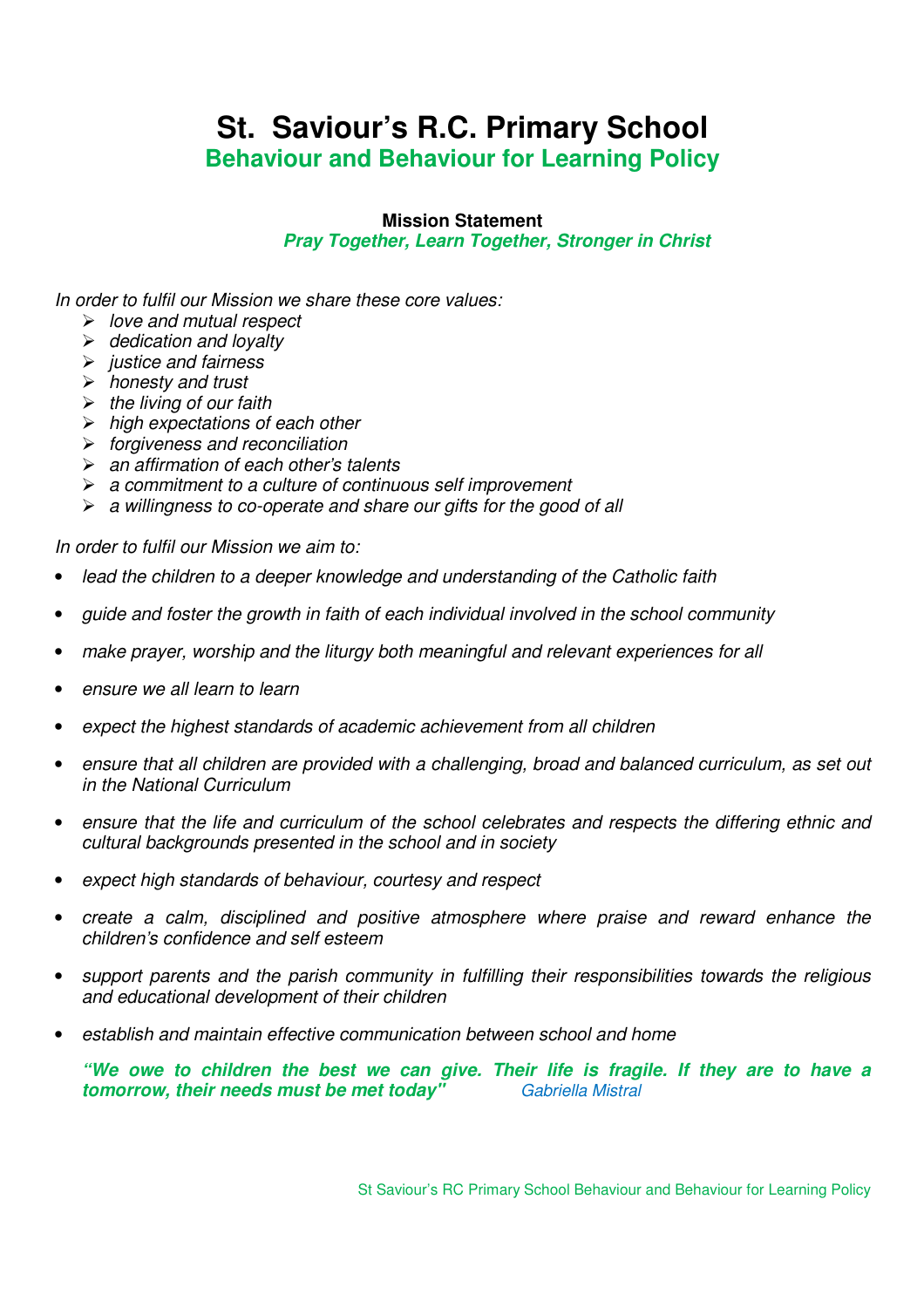#### **Introduction**

The St Saviour's RC Primary School is a happy and caring school dedicated to equality of opportunity. All children and adults are loved because they are a unique human being made by God. Our mission statement is our main driver within our learning for behaviour policy. Supported by our core principles and learning to learn attributes children will be offered a wide range of experiences to extend their understanding of themselves and the world they live in. We work towards developing skills, attitudes and values to prepare the children for the next stage of learning and enable them to be successful in our community.

All staff will have the highest expectations of behaviour and success. All children will be set challenging tasks and supported to achieve their personal best.

We acknowledge that some children experience difficulties coping with school. They will need patience, support and above all consistent and fair treatment from all adults they meet in school.

#### *The core principles of our behaviour for learning policy*

- *Clear Children need to know what is expected of them, where, when and why.*
- *Calm to guide effectively we need to understand and consider children's emotions and viewpoint and to achieve this effectively we need to remain calm focussed.*
- *Caring we care enough to be firm and/ or compassionate as required. We also know that a child who feels loved, appreciated and respected is more likely to behave better than one whose self-esteem is low.*
- *Consistent we want our children to show good behaviour for learning and experience from all staff the predictability of expectation and response.*
- *Cheerful all individuals respond more effectively when approached positively, and therefore, when supporting our children, we will endeavour to approach their behaviour in positive way.*

#### **Learning Attributes**

*At St Saviour's RC Primary School learning about learning is developed by teachers promoting learning attributes in our classrooms.* 

*We learn using five learning attributes as a key for effective learning to place.* 

- *Readiness*
- *Resourcefulness*
- *Resilience*
- *Responsibility*
- *Reflection*

*We aim:* 

- *to encourage a calm, purposeful atmosphere in school*
- *to promote positive caring attitudes where achievements at all levels are acknowledged and valued*
- *to encourage independence, co-operation and responsibility*

#### *We will:*

- *have a consistent approach to behaviour throughout the school with parental partnership and involvement*
- *make boundaries of acceptable behaviour clear to ensure safety*
- *give pupils, staff and parents a shared sense of purpose*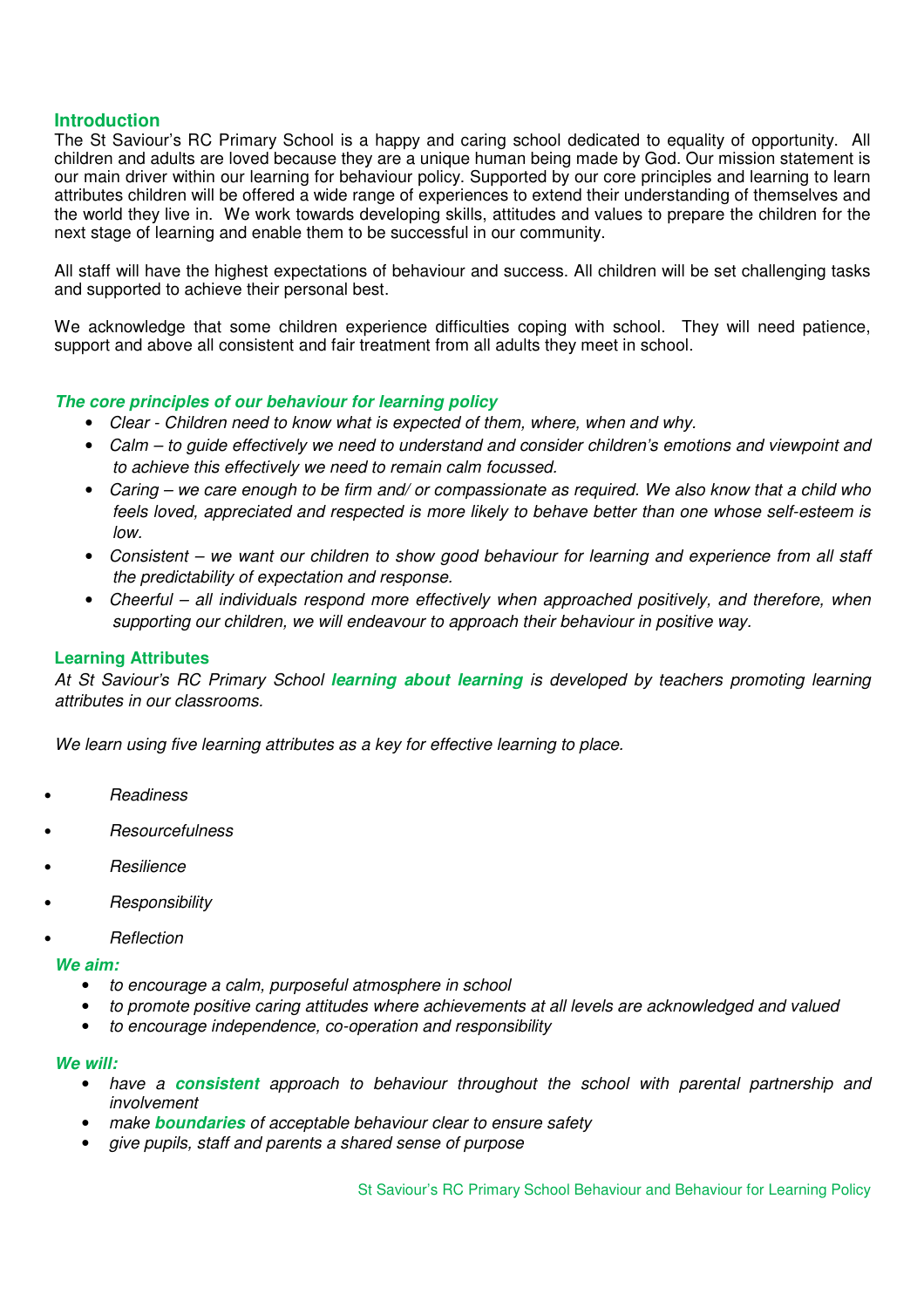#### *The School Rules*

- *To follow instructions from all adults in school*
- *To treat others with care and respect*
- *To keep hurtful hands and feet to themselves*
- *To take care of property in and around the school*
- *To do their best and let others do the same*

#### *Staff Responsibilities are:*

- *to treat all children fairly and with respect, acknowledging individual needs*
- *to model positive professional relationships throughout the school community*
- *to enhance children's self-esteem and develop their potential*
- *to provide and/or support, a challenging, interesting and relevant curriculum*
- *to create a safe and pleasant environment, physically and emotionally*
- *to communicate with parents regularly (as outlined in the Home School Agreement)*
- *to use rules and sanctions clearly and consistently throughout the school*

#### *Parents and Carers Responsibilities are:*

- *to provide positive support for the school behaviour policy*
- *to support their children's learning, offering encouragement and praise*
- *to make every effort to attend meetings and to communicate promptly, important information which may affect their children's learning*
- *to support the school as outlined in the Home School Agreement*
- *to ensure good attendance and punctuality*

#### *Children's Responsibilities are:*

- *to adhere to the school rules*
- *to follow instructions from all adults in school*
- *to treat others with care and respect*
- *to keep hurtful hands and feet to themselves*
- *to take care of property in and around the school*
- *to do their best and let others do the same*

*Additional rules maybe used within each class in relation to specific class needs or particular concerns. This may be written into a class behaviour target as appropriate and reviewed regularly.* 

#### *To Promote Good Behaviour:*

*We actively encourage good behaviour through setting a positive example ourselves as good role models. We use posters, a visual timetables, non-verbal signals, role play and rehearsal of positive behaviours. We praise good behaviour both privately and publicly. We work in partnership with parents.* 

#### *Strategies for Positive Encouragement and Acknowledging Good Behaviour:*

*Positive feedback lets children know when they are doing the right thing and celebrates achievement. Praise needs to be genuine and specific. For pupils experiencing difficulties, we acknowledge progress and work towards the behaviours which support their learning and social development. Positive feedback contributes to our positive ethos, happy school and enhances self-esteem and* 

*motivation.*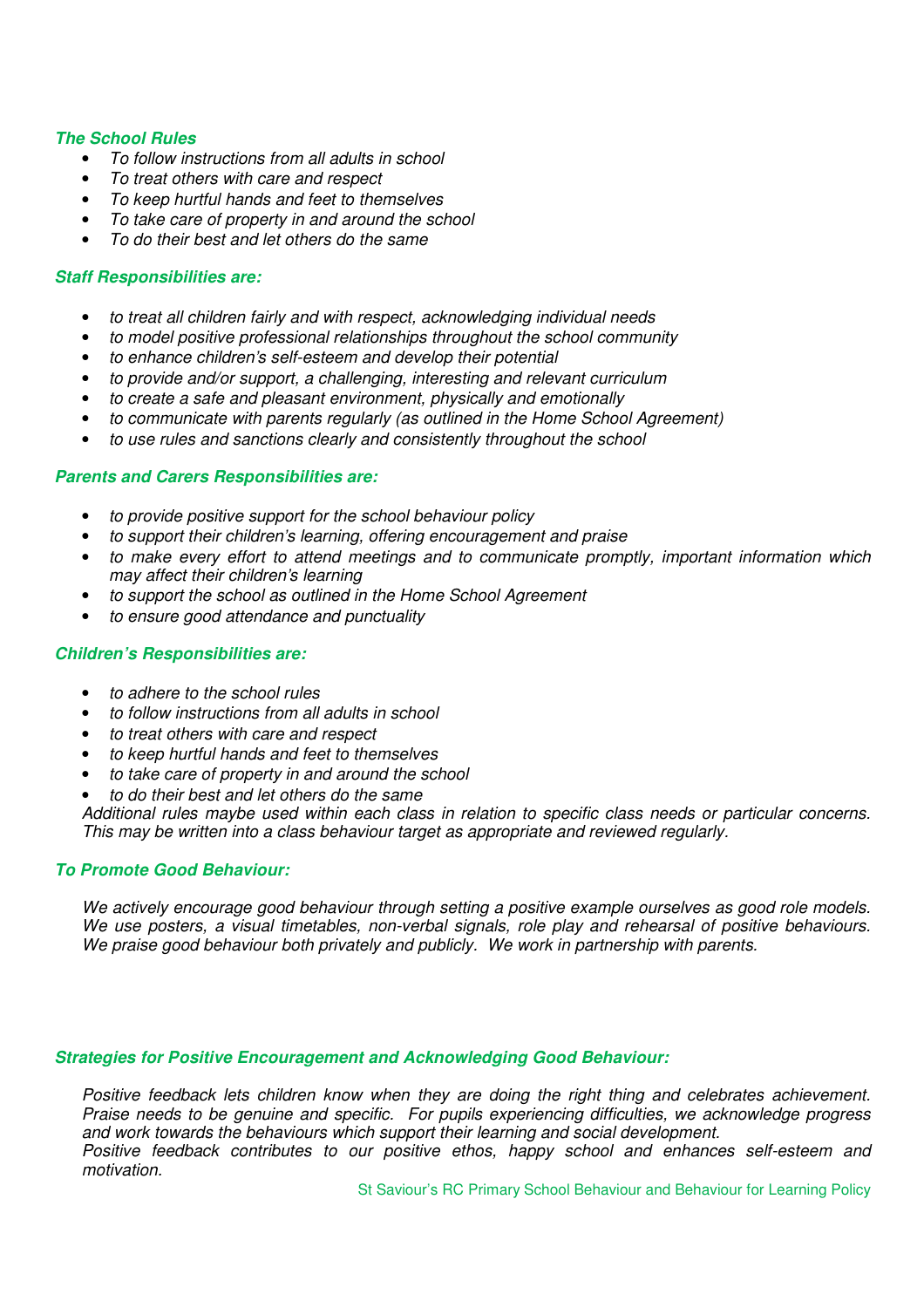#### *Raising Pupil's Self-Esteem:*

- *by communicating a sense of importance.*
- *ensuring pupils experience, and have a sense, of their own success*
- *maximising opportunities for pupils to take responsibility for themselves in their behaviour for instance, providing choices wherever possible.*
- *Within Circle Time, which gives an opportunity for all children to have a voice, to talk for example, about the things they like and make them feel good, and allow for the opportunity to give and receive positive comments from each other.*

*We use a range of rewards in class and publicly as a whole school. We monitor to ensure equality of opportunity and to celebrate success.* 

#### *To Acknowledge Good Behaviour we use:*

- *Verbal Praise: positive recognition, highlighting positive role models and use enriching language and descriptive praise for example 'You sorted out your pencils, crayons and pens and put them in separate boxes. That's what I call organisation'. Praise of this kind can be used to give a child a new picture of him/herself.*
- *Sharing: good work and behaviour with others and in assemblies. Names are positively displayed on the classroom door. We give attention for success; 'catch them being good'.*
- *Non Verbal Praise: thumbs up, wink, smiles and occasionally gentle touch for example, on an arm or shoulder.*
- *Positive Feedback to Parents/Carers: verbal and written, positive letters, positive phone calls, end of day.*
- *Respect for All Individuals: appreciating their culture, background and abilities. Work displays should include every child. It is positive to display photographs of the children in the class.*
- *Certificates and or Stickers: from the Head teacher/class teacher/other adults.*
- *Head Teacher's Golden Achievers photographs and certificates displayed in the hall.*
- *Pupil of the Week: for lunchtime and class, celebrated in assembly. All children are involved at some point in the year. All adults are therefore involved in celebrating children's successes. All names celebrated on the board in the hall and outside individual classrooms on the noticeboards.*
- *Special Helper: recognition by badges, all children have an opportunity to take on responsibilities. Two a day.*
- *Whole Class and Group Reward Systems: including 'marbles in the jar' and whole class rewards for example, class excursion to the local part, special art afternoon, extra playground games, drama afternoon and singing.*
- *Children's Noticeboards in Class: display positive peer comments suggested in Circle Time. They also could be displayed on a 'caring hands trees', 'friendship tree'.*
- *We use 'Teachers Marking & Feedback' encouraging positive learning behaviours and to feedback on work. This written communication recognises success and extends learning.*
- *Attendance and Punctuality: are monitored with weekly displays of class success and regular certificates for 100% attendance and punctuality.*
- *Whole Class Behaviour Targets: are displayed, set regularly/supported through teaching, prompts and encouragement.*
- *Individual Behaviour Targets: are set within the SEN/Pastoral framework with individual reward systems and support. Parents are fully involved within these processes.*
- *Behaviour for Learning display cards, linked to HP and certificates*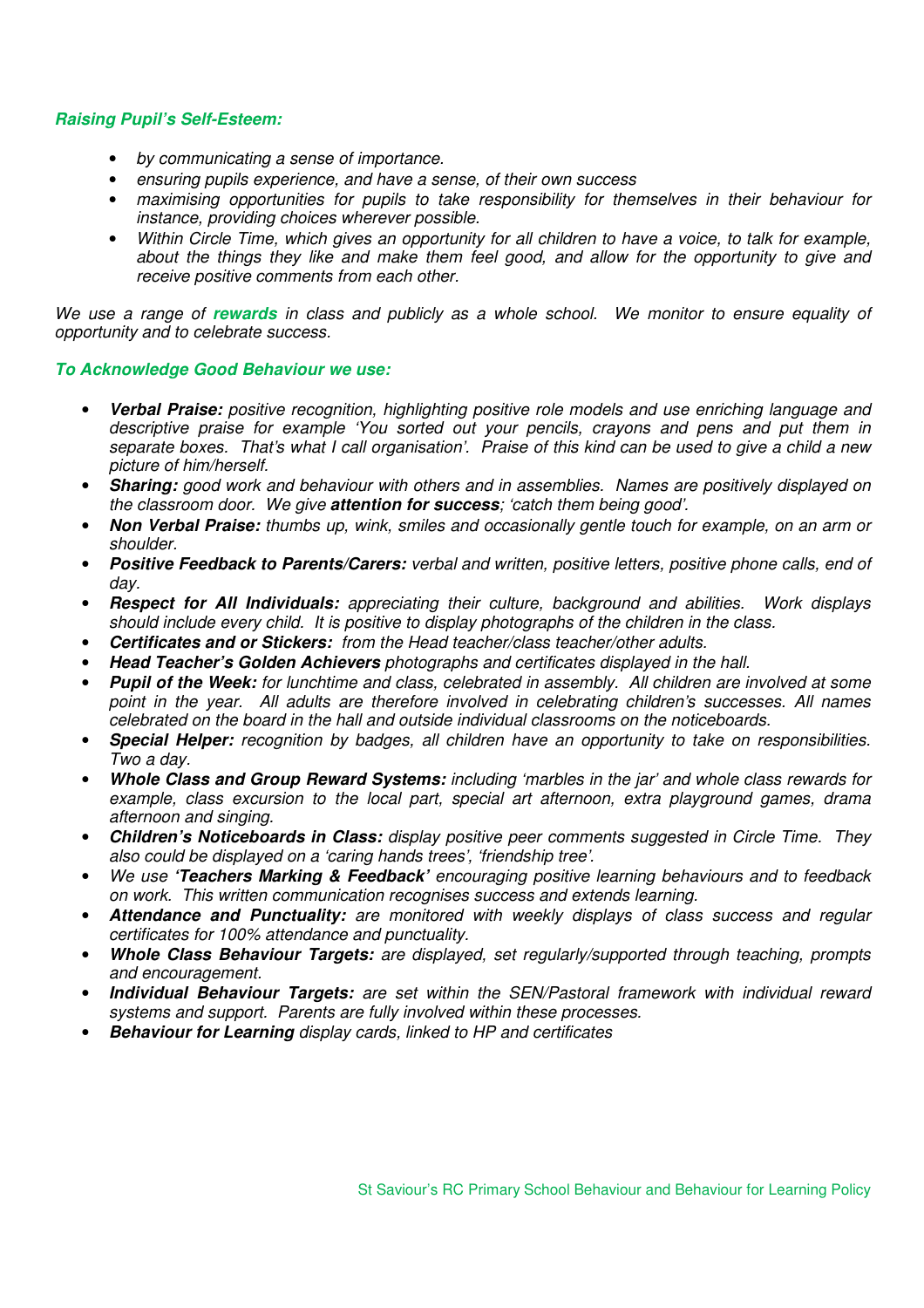#### *Positive Correction: Supporting Guidelines*

*The purpose of positive correction and consequences are to support pupils in taking responsibility for their behaviour, to make changes and appropriate choices.*

*Strategies need to be consistent and collegial throughout the school so children can develop awareness, and predict, the required behaviours.* 

#### *Principles:*

- *pupils tend not to misbehave if they are on-task. Pupils tend to be engaged in tasks if the tasks are meaningful and the level of challenge is appropriate.*
- *pupils need to have a clear sense of goals/targets and receive positive feedback leading to a growing sense of confidence and raised self-esteem.*
- *attention needs to be given to classroom organisation, lesson management, ventilation, seating, lines of vision – to see the teacher and board, etc.*
- *we use scanning, circulating and relaxed vigilance looking to 'catch children being good' and letting them know what they have done well.*
- *pupils need to feel safe and secure, both physically and emotionally.*
- *within our school, our code suggests we do not use raised voices, even when managing challenging behaviours. Children learn and benefit from a quiet, calm working atmosphere. It is the responsibility of all adults present to support our aim.*
- *children may misbehave in an attempt to be noticed/feel special. We need to work on raising selfesteem through positive recognition.*
- *we need to have clear and consistent use of rules, routines and sanctions.*
- *we need to be seen to be fair. Sanctions that are unfair, inconsistent, are counter-productive. The imposition of a sanction should not be based on the tolerance level of a teacher being exceeded but rather because 'the child has broken an agreed rule. It is very important never to 'punish a whole class''.*
- *we use many pre-consequential strategies which allow for learning for example, visual and non-verbal reminders for example, 4 on floor, voice level. The strategies we use, move from least to more intrusive.*
- *sanctions are more effective following a warning and should be delivered in a clam, firm, assertive way.*
- *we 'separate the behaviour from the child' … it is the behaviours that is unacceptable and not the child, for example we may say 'I like you but not this behaviour'. This enhances pupil/adult relationships and future co-operation.*
- *as a general rule, only the involved pupil should be aware of correction. Telling someone off on the other side of the classroom can leave everybody feeling told off and can also have a desensitising effect.*
- *we discussed incidents with the children involved.*
- *each day is a new day. We place an emphasis upon the adult to rebuild relationships and 'catch the child being good' at the first opportunity. This supports self- esteem and learning.*
- *after correction, and as soon as possible, we find an opportunity to 'catch the child being good' to support and maintain self-esteem.*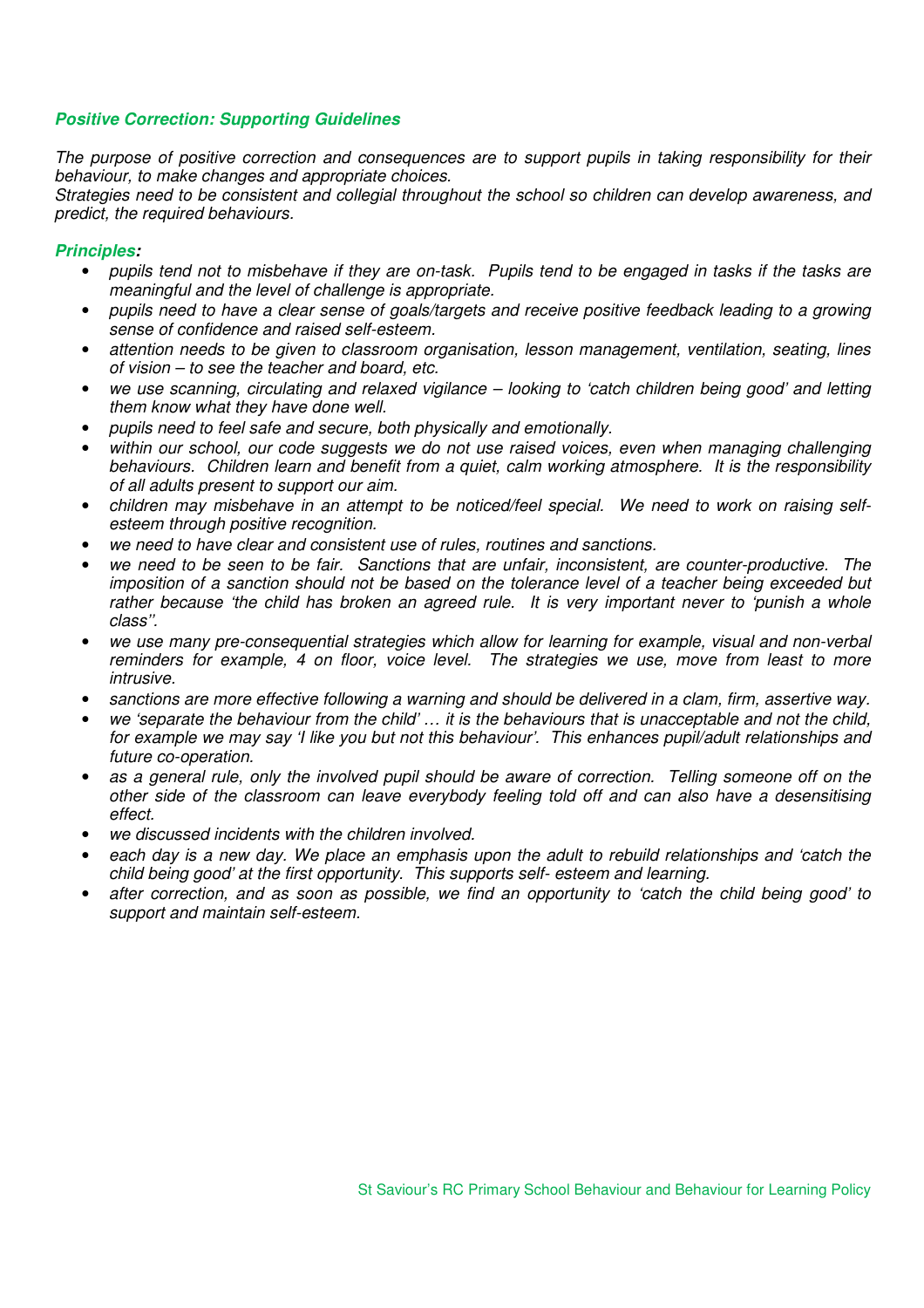#### *Strategies for Positive Correction and Improving Behaviour:*

- *Plan desired behaviours teach, practice, get feedback from pupils for example. 'Tell me what you need to do'.*
- *Give clear directions and praise two pupils, repeat when needed.*
- *Rule reminders and prompts, language positive 'walking…Thanks'.*
- *Positive recognition and feedback for following rules and directions.*
- *When working with the whole class, establish a 'Signal for Attention'. Scan, circulate.*
- *Positive reinforcement through Proximity praise.*
- *Moving in quietly state expectations.*
- *Re-focusing pupil on appropriate work.*
- *'The Look'*
- *Name .. (pause).. directions/redirection*
- *Non-verbal strategies and prompts*
- *Listen to children and communicate that you have heard what they have said*
- *Adults acknowledging pupils' feelings/difficulties for example. 'I can see you are feeling angry/upset'. This supports their development in emotional literacy, in having their feelings named or identified.*
- *Partial agreement 'Maybe you weren't talking/playing with … but I want you to …..'*
- *Ensuring we give 'take-up time' and opportunities to comply with a request or to cool down.*
- *Managing assertively with clear communication, use 'I statements' for example '(name) I need you to sit down'.*
- *If relevant, describe your own emotions simply for example 'I feel sand/happy/ disappointed'.*
- *Warning of 'Timeout' then count backwards, 3, 2, 1.*

#### *Many of these strategies are also highly effective when used alongside Consequences*

#### *Consequences*

*St Saviour's RC School has a hierarchy of consequences which is discussed with parents/carers and children. Responses need to be clear and predictable, whilst also taking into account the nature of the rule-breaking.* 

*Parent/carers should be contacted at several stages of the process. Class teachers have a responsibility to discuss concerns with parents/carers at the earliest appropriate opportunity and ensure regular feedback.* 

- *Warning*
- *In class brief 'Time Out (i.e. 2 minutes)*
- *Missing the start of play for one minute (and follow-up two minute behaviour conference)*
- *Missing play (this needs to be supervised by another adult and is an opportunity for the child to complete a Reflection Sheet.*
- *'Time Out' in parallel class with work/Reflection sheet.*
- *Referral to other adult. Monitoring pupil behaviour. Completion of SLT Communication Sheet*
- *Contact parent/carer by letter/phone/meet with parents*
- *Individual behaviour planning and referral to SENCO. This will involve more detailed recording and use of behaviour books/serious incident sheets.*
- *Generally, the SLT are requested to come to class rather than sending pupils out, except in an emergency. Use the phone or emergency card or, occasionally send an accompanied child to the office with a communication sheet.*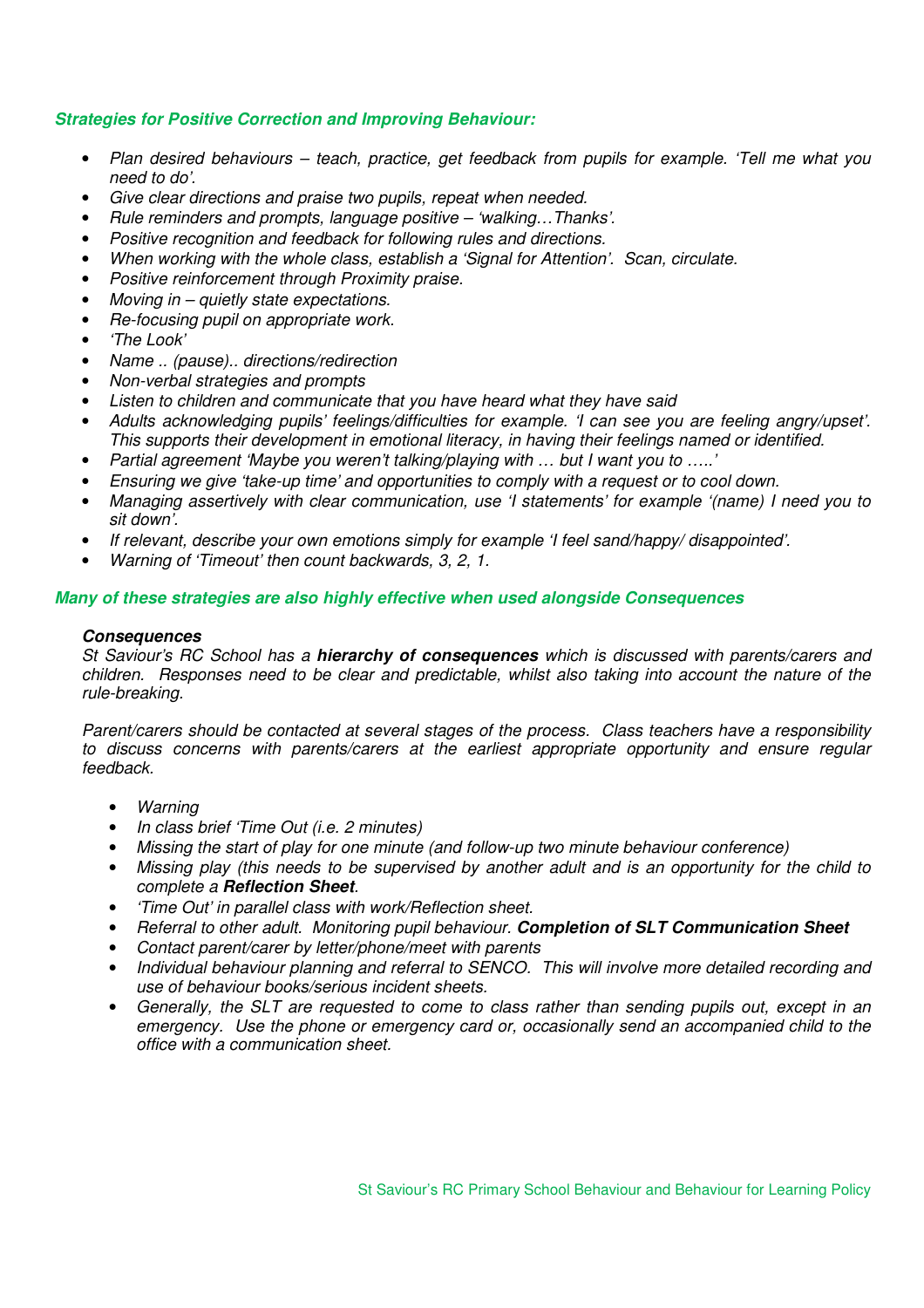#### *Exclusions from School*

*Only the Headteacher (or Deputy Head in the Head's absence) can make the decision to exclude a child from school. The School follows the LEA Guidelines on exclusion.* 

*Exclusion is the final consequence when all other options to support a child have been tried and have not yet succeeded or when a particularly disruptive or violent incident has taken place. Exclusion has two forms:* 

- *Fixed term between 1 and 45 days*
- *Permanent*

#### *Fixed Term Exclusion*

*Children may be excluded for such incidents as:-* 

- *repeated fighting with other pupils*
- *assaulting a member of staff*
- *acts of deliberate serious damage to school property*
- *behaviour which causes a danger to their health and safety or that of others*
- *repeated swearing at members of staff*

*The parent/carer is always contacted. The Chair of Governors is notified, as well as the LEA. Work has to be provided by the school for the child to complete at home. All parents/carers are offered an appointment either on the child's first day back at school, or as soon as possible after the exclusion. It is vital to ensure parents/carers and the school are working together to support children's needs and to plan a programme for support where appropriate, for example a Pastoral Support Plan.* 

#### *Permanent Exclusion*

*Children may only be excluded for 45 days in any school year. There are times when the Headteacher may consider a permanent exclusion. If this happens, the parent/carer is informed and invited to attend a Disciplinary Panel of Governors. The Panel hears the reasons why the school wants the child to be permanently excluded and the parent/carer has an opportunity to put their views. The Panel takes advice from the LEA representative and makes a decision whether to uphold the Headteacher's decision.* 

Signed …………………………………………………………… **Headteacher** 

Signed …………………………………………………………….**Chair of Governors**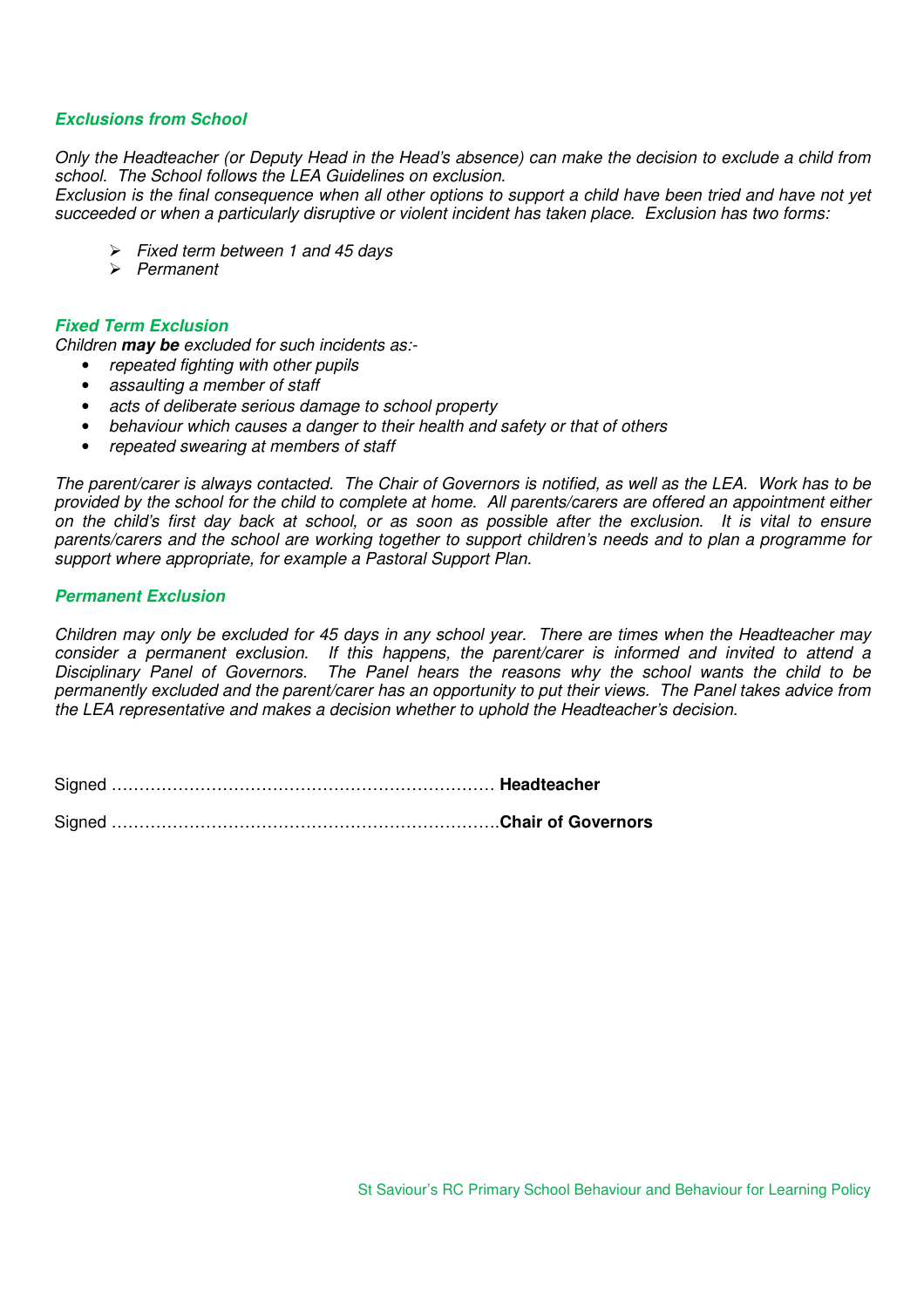#### Appendix 1

#### **Strategies for Managing Challenging Behaviours and Situations where Children are Angry**

- We may need to change our perceptions put ourselves in their shoes, not take it personally, stay calm and assertive.
- In the early stages of an incident building, we may be able to remove the trigger or deal with the underlying cause.
- Strategies to stay calm 'on the spot' are to use : taking deep breaths, slowing down, dropping shoulders, controlling own voice, counting back from 5.
- Once an incident has built up, it is still possible to defuse the situation and prevent it from reaching a crisis point. Body language which helps to defuse includes : a calm and quiet demeanour, respecting the personal space of the individual, using low, open –handed gestures. It is important to be aware of our body position and height in relation to the child/ren.
- Assess the situation before intervening.
- Use simple repetitive statements to project empathy and reassurance such as 'Its all right, it's OK'.
- Only once an emotional bridge is established is it possible to begin to take control by making suggestions about what could happen next. Remember to stay in tune with what the emotionally aroused person is experiencing.
- During the brief peak of crisis during an incident, we must protect those involved; we should avoid using restraint unless the person is endangering themselves as we can escalate and prolong the crisis point by our action.
- It takes time for a child to calm. Only after the child or young person has calmed down completely is it possible to teach coping strategies to prevent the incident reoccurring.
- Effective teamwork to manage violent incidents. Tell pupil onlookers to leave, one supporting adult remains. One adult takes the lead role. This helps to reduce escalation/reduce prolonging of crisis point.

#### **Children Experiencing Emotional, Behavioural and Social Difficulties (EBSD)**

- We understand some children experience difficulties in school
- We need to offer patience, support and above all consistent and fair treatment
- We have a strong emphasis upon involving parents/carers at the earliest opportunity
- We need to balance consistency across the school with differentiated approach to behaviour management

Just as we offer additional support for learning needs, we may need to offer additional take up time, space, additional and re-phrased directions, and positive feedback for *progress.* 

The SEN graduated approach is used and referral as appropriate, to promote parental and external agency support, clear planning for example, Individual Education Plans (IEPs), Individual Behaviour Plans (IBPs), Pastoral Support Plans PSPs) to support removing barriers to learning and inclusion within school. Sudden changes in behaviour need to be recognised and communicated with SMT/SENCO.

We currently provided in school support through: Special Support Assistants, School Counsellor; Learning Mentor; Music Therapist. We also refer to a range of agencies (See Appendix 1).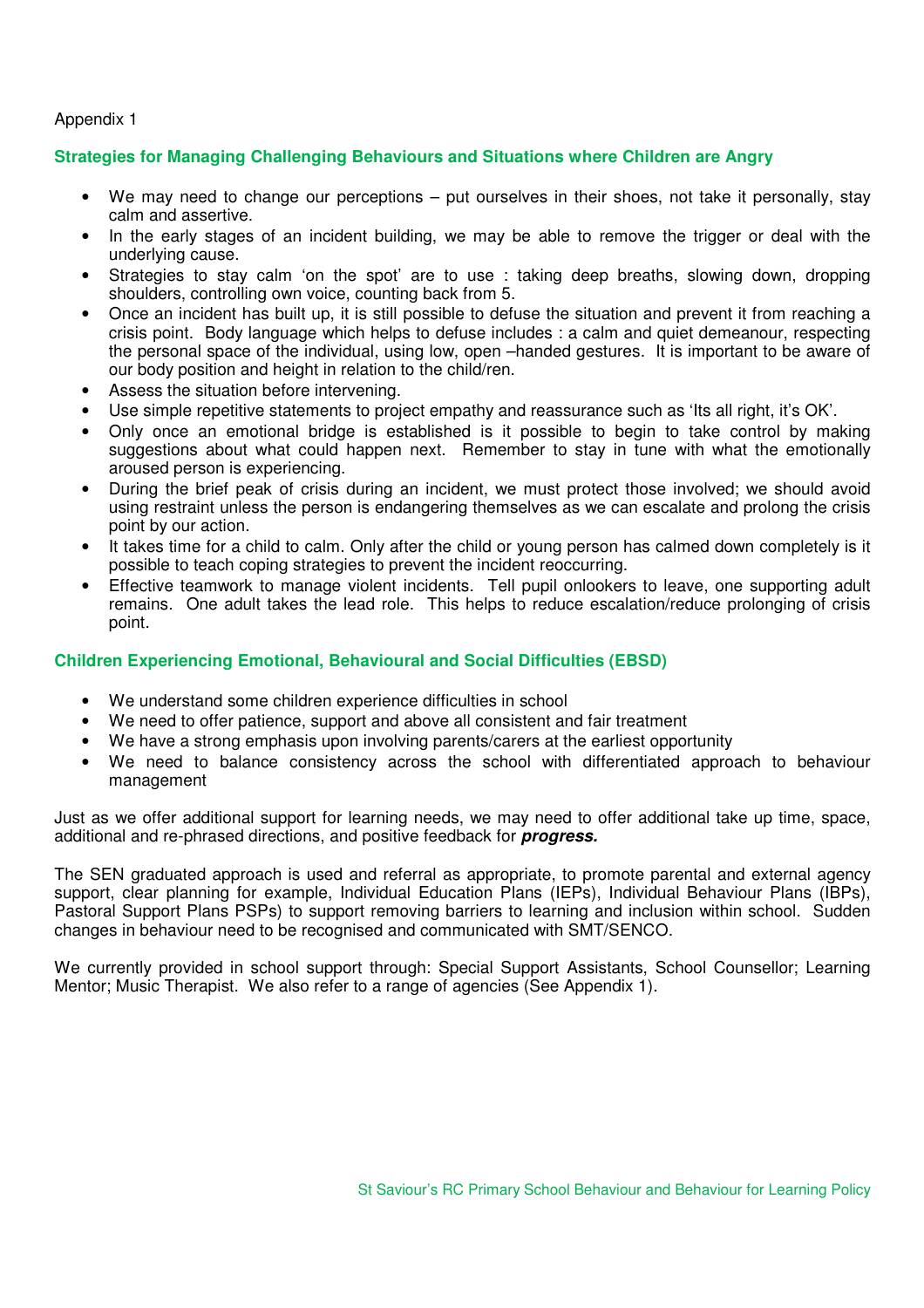#### **Strategies for Individual Pupil Behaviour Conferencing**

- Make discussions private  $-$  not in front of other children
- Use the PNP sandwich (positive, negative, positive), for example 'I am really pleased with the way you did this ….. yesterday, I notice there is a problem with …. This is what you need to do ..' (or ask what they think they need to do), and close with a positive statement, for example 'I know you can do … this'.
- Remember to give pupils reminders, prompts and praise to follow up behaviour conference
- Ensure the child is secure in knowing our commitment to the well-being tell the child you care

#### **Supporting children resolving conflicts/sorts out their own difficulties**

We want the children at *St Saviour's RC Primary School* to move towards independence in resolving the inevitable conflicts which arise. However, we must take responsibility for teaching the children and modelling strategies for doing this, in order to reach a positive outcome.

Children should be encouraged to be assertive, to express their feelings and to resolve conflict without resorting to violence, threats, swearing or name calling.

The others listen with no interruptions. They are encouraged to maintain focus. Each child has a turn to say:-

- 1. What the other(s) has/have done to upset them.<br>2 How they feel about it
- 2. How they feel about it
- 3. How they would like them to behave in the future

No-one is allowed to interrupt or argue. They go on taking turns until everyone has finished.

#### **If the children cannot resolve the conflict after a reasonable time, then the adult may decide to make a judgement and take appropriate action.**

#### **Working with Parents**

Don't give permission for bullying by saying:-

- You must have done something to deserve it
- Go and hit him/her back
- Don't be a wimp
- Boys will by boys
- It will sort itself out
- It is part of growing up
- Got to take it like a man
- Must learn to look after themselves
- Don't tell tales (if it proves to be a consistent complaint)

#### **Formal Procedure for Complaints For All Staff**

- 1. All complaints go to Class Teacher, Deputy Head and Headteacher
- 2. Record all incidents and discussion with all children involved
- 3. Involve parents and explain action taken, why and what they can do to reinforce and support.
- 4. Send report to parents.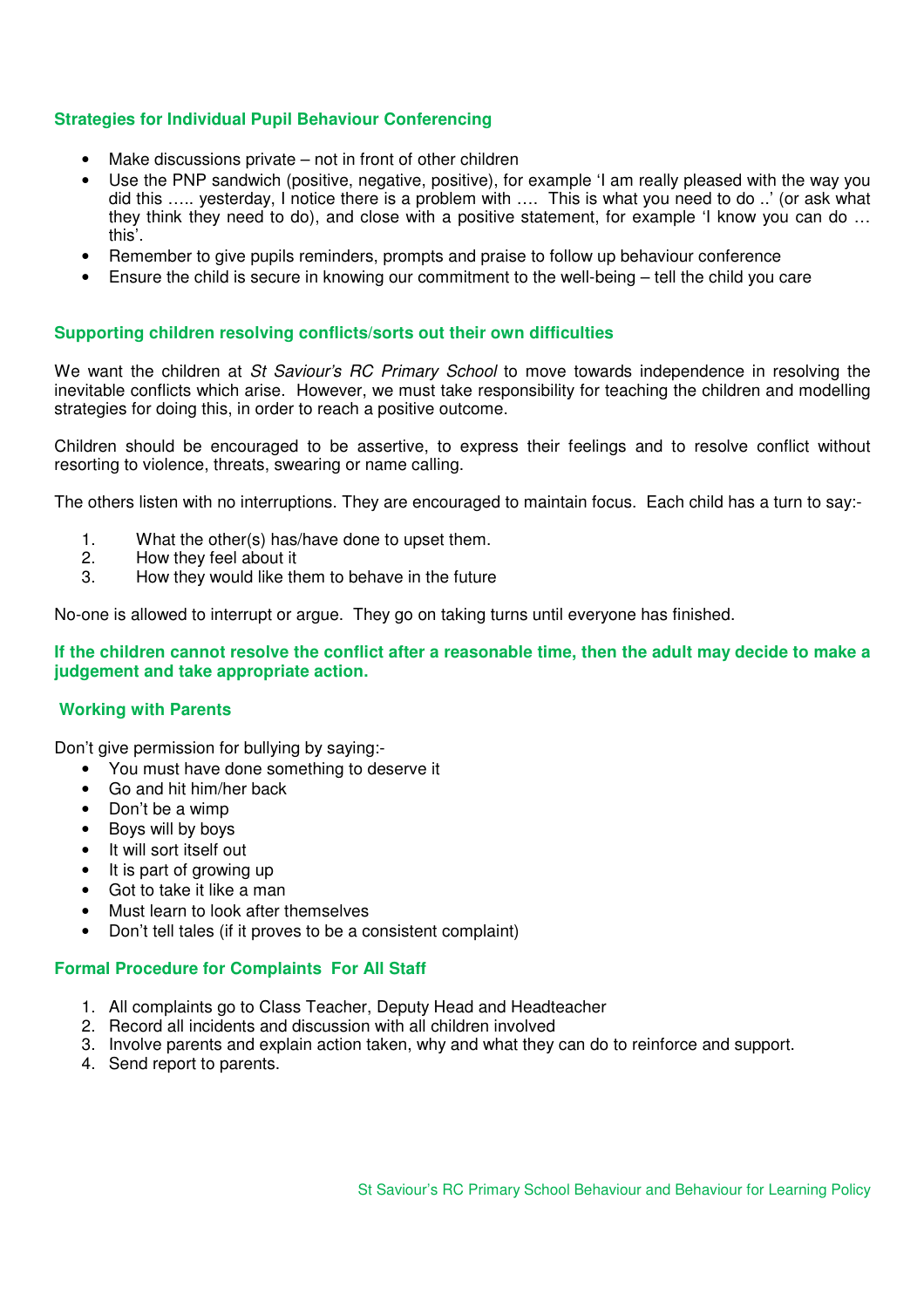#### **If further Action is Required**

- 1. Report to Governors
- 2. Official Complaints Procedure

#### **Informal Procedure**

- 1. Stress that watching and doing nothing is supporting
- 2. Be aware and tackle any racist or sexist language, i.e. Equal Opportunities Policy
- 3. Give support to both victim and bully. Victim needs self-esteem and self value. Bully needs to work with others (co-operation rather than competition). Do not bully the bully – find our why they are bullying
- 4. Reward non-retaliatory behaviour in school
- 5. Follow up, to support victim and prevent re-occurrence
- 6. Make clear to parent unacceptability of bullying, i.e. no 'hit him/her back' attitude
- 7. Use peer group pressure and approbation and disapproval (Behaviour Policy)
- 8. Help children to see other point of view "how would you feel if ….?" Make them aware of newcomers/loners or shy children.
- 9. Inservice training/discussion/staff conferences

#### **Restraint**

#### **Child and Staff Protection when dealing with Violent/Disruptive Behaviour**

#### The **Education Act 1996** forbids **corporal punishment.**

**No** physical punishment is permitted in school.

The Education Act 1996 Section 55QA clarifies the powers of school staff ( and those empowered by the Headteacher for a specific time for example, accompanying a school outing), to use reasonable force in self defence or to control and restrain children to prevent them from or continuing to commit a crime, cause injury or damage or cause serious disruption, when they have control or charge of children.

All staff have a duty to intervene when children are putting themselves or others at risk in the manner in which a reasonable parent would do. This may involve a verbal or physical intervention or sending for help.

The Headteacher/Deputy are informed of serious incidents.

Staff should tell the child to stop. Staff should continue communicating calmly throughout the incident and should make it clear that physical contact or restraint will stop "when the child is ready" as soon as the situation is safe.

#### **Staff should keep calm, have a measured approach and use the minimum force necessary**

There is a wide variety of situations in which reasonable force might be appropriate.

- Where there is a developing risk of injury, or significant damage to property
- Where a child is behaving in a seriously disruptive or aggressive way and refusing to follow the adult instruction to stop.
- Where action is necessary in self defence or because there is an imminent risk of injury.

#### *Physical intervention can take several forms:-*

Physically interposing between children, blocking a child's path, holding, leading by the hand or arm, shepherding a child away by placing a hand in the centre of the back. The use of restrictive holds requires training which needs to be regularly updated. Staff need to be aware of the seriousness, potential danger and accountability of the use of restrictive holds.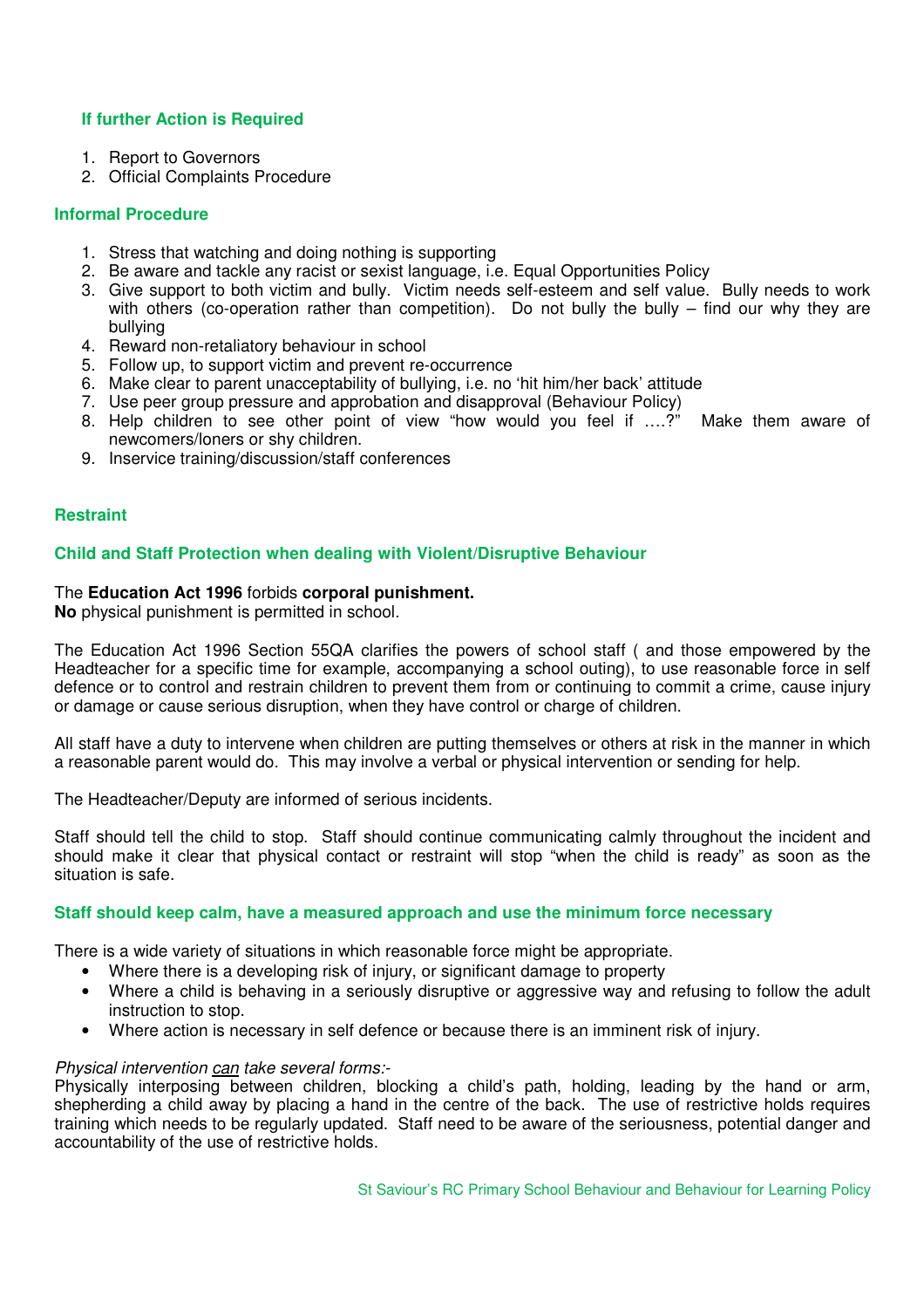Staff should **not** hold a child around the neck or in any way that might restrict their ability to breathe. Staff should not restrain on stairways or physically make a child move any significant distance. Staff should never drag children. Staff need to be aware of the vulnerability of young bones.

Where the risk is not urgent, for example, when a child is disruptive and there is not direct risk to people or property, staff will deal with the situation through other strategies. See strategies for managing challenging behaviours and pupils when angry.

It is important to use language (and body language) before any physical intervention. Talking to the child quietly throughout the process of encouraging the child to regain self control is important.

If in any doubt contact SLT. It is better to seek assistance before the situation escalates.

#### **Recording**

Incidents of exceptional circumstance where staff have had to use physical force will be recorded and the Headteacher informed (Serious Incident Sheets should be used for this purpose). It will be necessary to inform parents of a serious incident and to allow an opportunity to discuss it. Incidents where injury has occurred to the child or adult should be recorded in the Accident Report Book, in the school office, and the parent should be notified of both.

Records of incidents should include the following information:-

- The name(s) of the pupil(s) involved
- When and where the incident took place
- Why the use of force was deemed necessary
- Details of the incident, including all steps taken to diffuse the situation and resolve it without force and the nature of the force used
- The pupil's response
- The outcome of the incident
- A description of any injuries suffered by the pupil or others and/or any property damaged during the incident
- Details from witnesses

Where the school is aware that a child is likely to behave in a way that may require physical control or restraint it will plan responses and involve the parent in this is possible. For some children we recognise that physical contact is particularly unwelcome, because of their cultural back ground or history of abuse. We aim to deal sensitively with these children.

Signed …………………………………………………………… **Headteacher** 

Signed …………………………………………………………….**Chair of Governors**